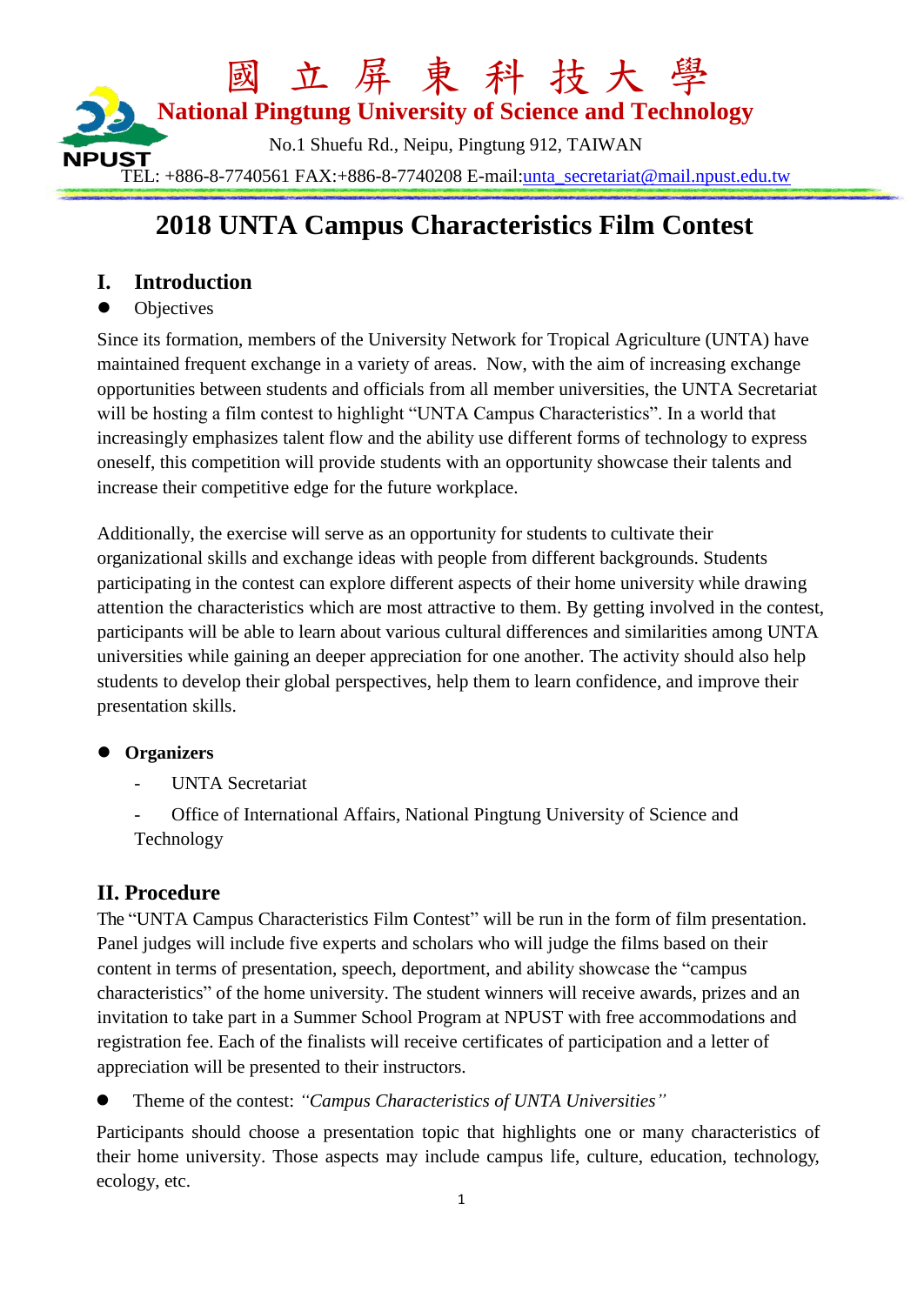# 國 立 屏 東 科 技大 學 **National Pingtung University of Science and Technology** No.1 Shuefu Rd., Neipu, Pingtung 912, TAIWAN **NPUST** TEL: +886-8-7740561 FAX:+886-8-7740208 E-mail[:unta\\_secretariat@mail.npust.edu.tw](mailto:unta_secretariat@mail.npust.edu.tw)

### **III. Competition Rules**

A **five-minute self-filmed video** should be uploaded to Youtube and the link sent via email to **the Office of International Affairs, National Pingtung University of Science and Technology** by the deadline of Sep. 15, 2018. A CD/DVD copy of the video presentation should be sent as a hard copy for further reference and file storage. Experts/scholars will be invited to judge the contest. Three film presentations will be selected as the final winners. However, the number of the finalists is subject to change. The contestants can decide the titles of their presentations, the contents of which should be connected to the theme of the contest. The scoring criteria are below.

- 1. Presentation time: 5 minutes (self-filmed video presentation).
- 2. The contestants must be the presenters in the film; non-contestants cannot participate in or assist with the film creation.
- 3. The chosen topic must be relevant to the contest theme. The participants can decide their own topics and how to present them in their videos.
- 4. Each group is free to select a topic of personal preference but all facets of the film including spoken dialogue, subtitles and voice-overs must be entirely in English.
- 5. Topics of a sexual nature, dealing with politics or religion cannot be part of a submission for this contest.
- 6. Speech notes or scripts are not allowed in the process of the video presentation.
- 7. Cite references appropriately if any literature source is quoted.
- 8. The video for the preliminary round must be playable on the Youtube website.
- 9. The format of the presentation file should be saved and playable on Windows Media.

10. Applicants outside the criteria outlined above or whose content is plagiarized from other sources will be excluded from consideration. Any group that wins a prize in this competition but fails to report ineligible members or plagiarized sources will be stripped of any prize gained.

#### **IV. Evaluation Criteria**

- 1. Presentation skills and expressions (delivery, fluency, visual presentation etc.) 40%
- 2. Content of presentation (relevance, creativity, structure, etc.) 40%
- 3. Performance (coordination of members, body language, costume, deportment etc.) 20%
	- If two groups receive the same points, the ranking will be determined by the higher scores of (1) Presentation skills & expressions and (2) content of presentation, accordingly.

#### **V. Eligibility**

All contestants have to meet the following requirements

1. Groups must be formed by undergraduate and/or graduate students currently studying at a UNTA member university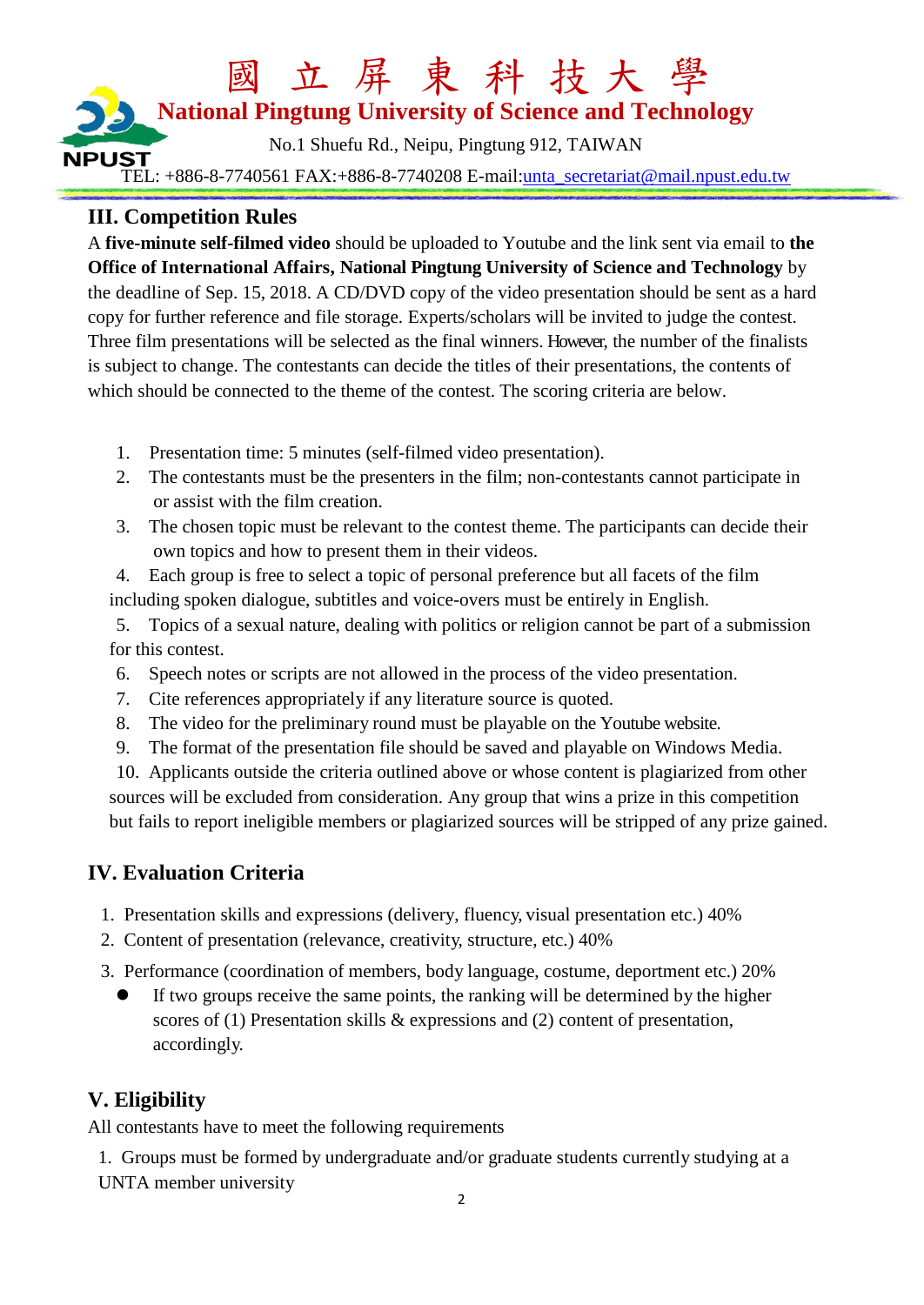

- 2. Groups must include three (3) students and one (1) instructor, all of whom should be from the same university.
- 3. The registration deadlines may be subjected to early termination or extension.

## **VI. Awards**

Each contestant will receive a certificate of participation. After the competition, the judges will select the top three groups, including one for Best Film, one for Outstanding Work, and one for Superior Work.

- Prize for Best Film each student will receive USD\$120 or an equivalent prize and a certificate of award; plus an invitation to take part in a 2019 Summer School Program at NPUST with free accommodations and registration fee.
- Prize for Outstanding Work each student will receive USD\$100 or an equivalent prize and a certificate of award; plus an invitation to take part in a Summer School Program at NPUST with free accommodations and registration fee.
- **•** Prize for Superior Work each student will receive USD\$80 or an equivalent prize and a certificate of award; plus an invitation to take part in a Summer School Program at NPUST with free accommodations and registration fee.

| Time           | Event                                                                                |
|----------------|--------------------------------------------------------------------------------------|
| Early July     | Announcement of the contest                                                          |
| July to August | Promotion of the contest and student participation                                   |
| Early Sep.     | Reminder for the submission of registration forms and the<br>deadline of the contest |
| Sep. 15 (Sat.) | Deadline for the submission of YouTube video links                                   |
| Oct. 15 (Mon.) | Announcement of winners                                                              |
| Oct.           | Prize Awarding at the UNTA annual conference                                         |

#### **VII. Schedule for the Contest**

#### **VIII. Registration information**

1. Fill in the registration form and send via post to **Mr. Angus Wong, 1, Shuefu Road, Neipu, Pingtung 912, TAIWAN (R.O.C.)** by 9/15 (Sat.). The title of the mail is "Sign up for 2018 UNTA Campus Characteristics Film Contest". If more than one team is representing the same